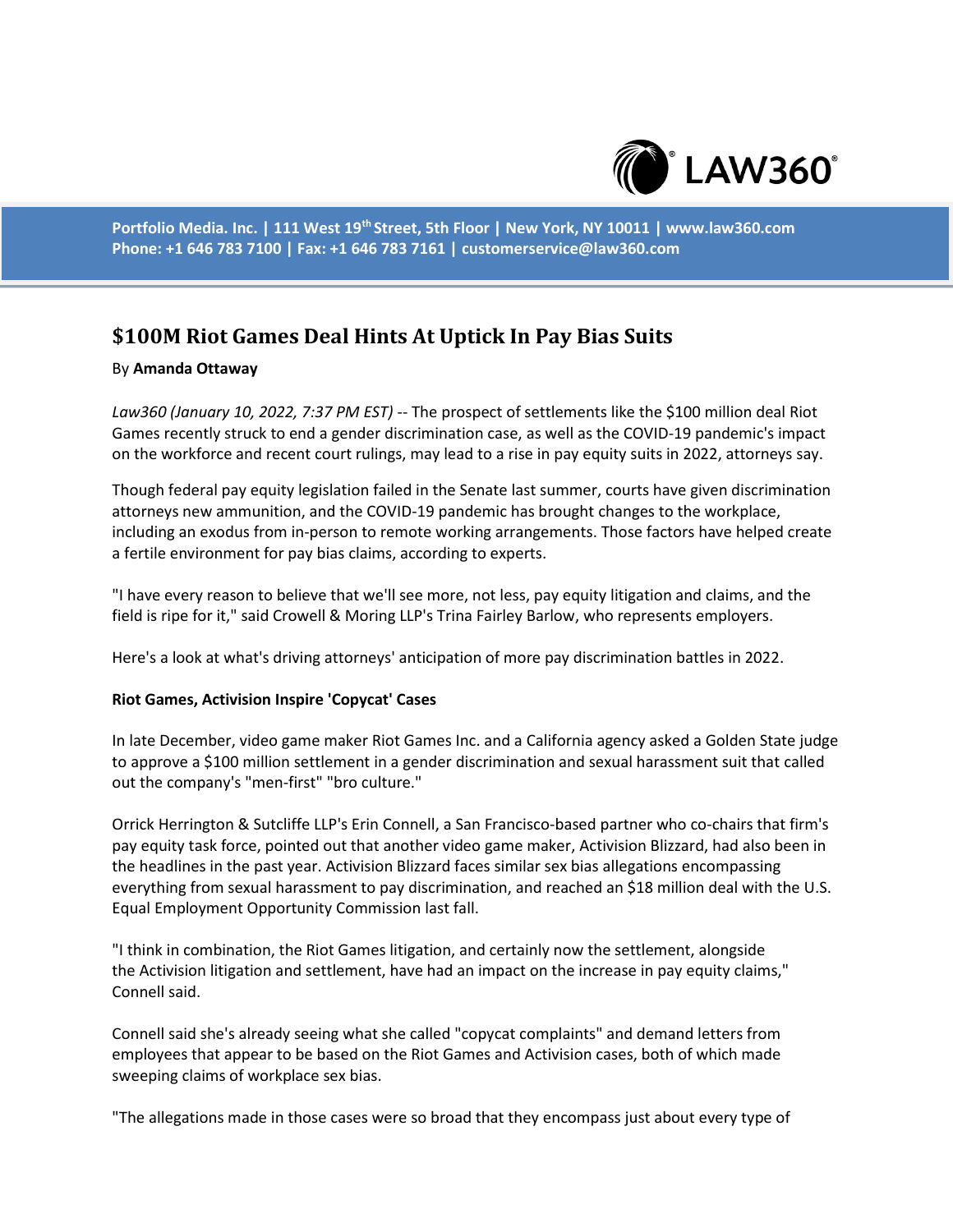discrimination, harassment claim out there," she said. "And so definitely that mold we are seeing replicated."

## **The Pandemic**

The "work-from-home revolution" stemming from the COVID-19 pandemic could spur equal pay disputes, said Rebecca Pontikes, who represents workers with Pontikes Law LLC.

Some surveys have shown that more women than men want to work remotely. If managers favor inperson workers, and more men work in person, that could translate to women missing out on raises, Pontikes said.

The job market is also hot, Connell noted. That means employees may feel they have more leverage to file or join class action suits, or participate in government investigations.

Enforcers are also tuned in to the issue, Connell pointed out.

"The topic of how the pandemic has impacted gender equity is just top of mind, not only for individual employees, but also government agencies," Connell said. She referenced the EEOC and the Office of Federal Contract Compliance Programs, a U.S. Department of Labor subagency that polices bias at employers that do business with the government.

On top of that, some companies have posted record profits during the pandemic, Connell added.

"So I just think sort of all of that combined is having an impact on the increase in clients and cases that we're seeing," she said.

## **New Rulings**

Attorneys pointed to several recent developments in pay bias cases that also changed the legal landscape.

In December, the Fourth Circuit found in Tracy Sempowich v. Tactile Systems Technology that the metric for determining sex-based discrimination under the federal Equal Pay Act is pay rate, not total wages, meaning employers are required to pay equally across different types of compensation, like base wages and bonuses.

And in Jennifer Joy Freyd v. University of Oregon et al., the Ninth Circuit ruled in March that a district judge had jumped the gun by concluding that the jobs that a psychology professor and her male peers performed were unique enough that they couldn't be compared for purposes of her federal EPA claim.

"The court cautioned against sort of parsing too narrowly that idea of when work is different or distinguishable. And so that's significant, because obviously being able to demonstrate that, for employers, that the work was not substantially equal is really important," Fairley Barlow said of the Ninth Circuit ruling.

Class certifications in equal pay cases are another huge issue, attorneys said, pointing as an example to the certification of a massive class in May in a pay bias case against Google.